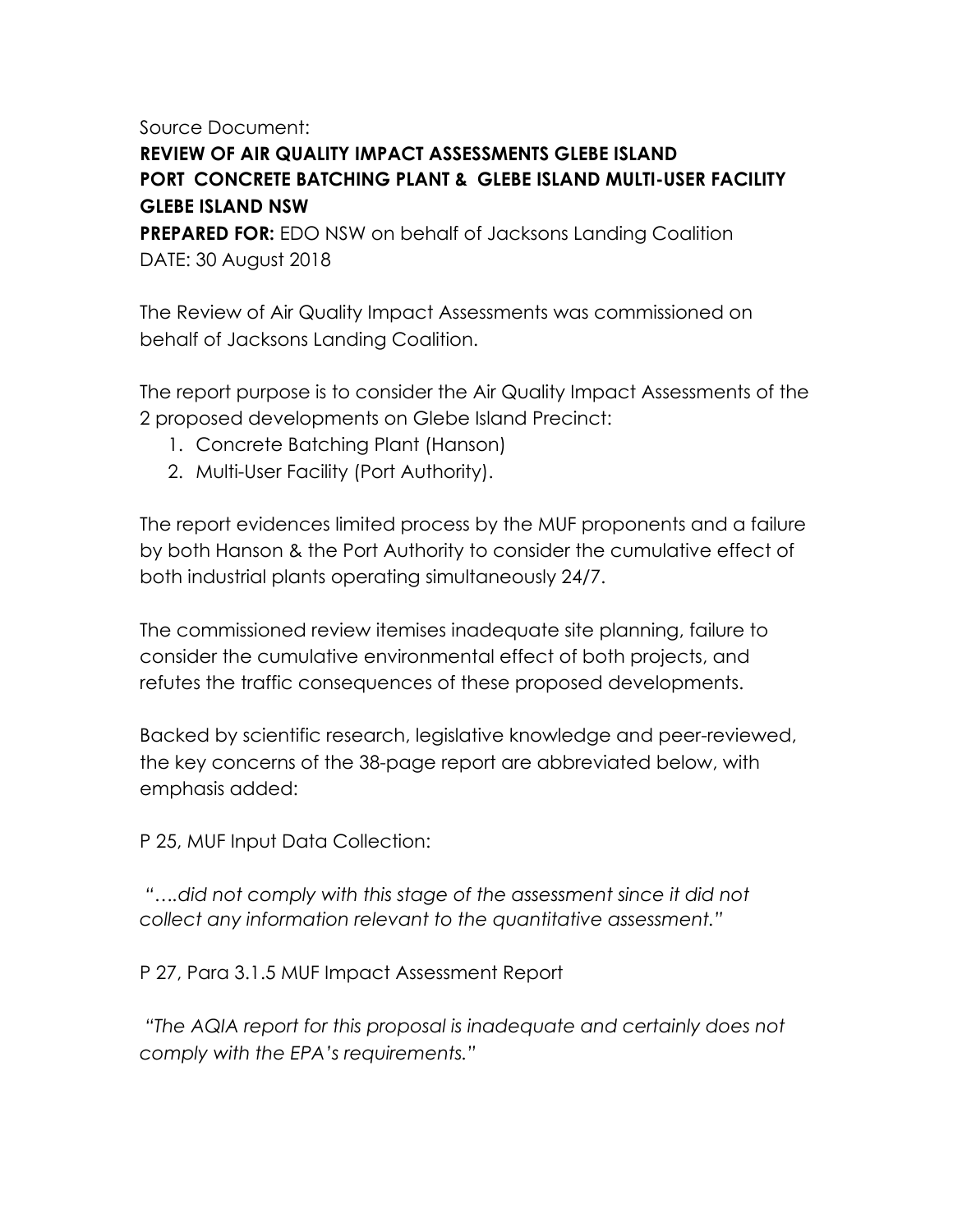P 27, MUF Specific Comments:

*"The report did not provide justification for not undertaking such a quantitative assessment in accordance with current NSW government…"* 

P 29, Item 4

*"….it appears that the proposals main boundaries (of CBP & MUF) are likely to overlap by several metres.*

*It is also clearly evident that the access road which will be used for the Multi-User Facility will be located within the Concrete Batching Plant boundaries."*

P 31, para 1:

"…*the AQIA prepared for the Multi-User Facility is inadequate and it does not meet the fundamental and basic requirements included in the EPA's approved methods."*

P 31, para 4:

"*…the AQIA for the Multi-User Facility did not include quantitative air emission assessment… "*

P 31 para 6:

*"…meteorological data is inconsistent between the two proposals which does not give confidence to the stakeholders including the community. This is an extremely important factor for the prediction model especially under prevailing weather conditions."*

P 32, para *2:* On why a REF was preferred to an EIS

*"…for the assessment of potential impact on human health and environment due to air emissions alone an EIS should have been prepared.*

*When considering the traffic impact, noise and cumulative impacts from all the proposed activities, I believe that an EIS should have been prepared."*